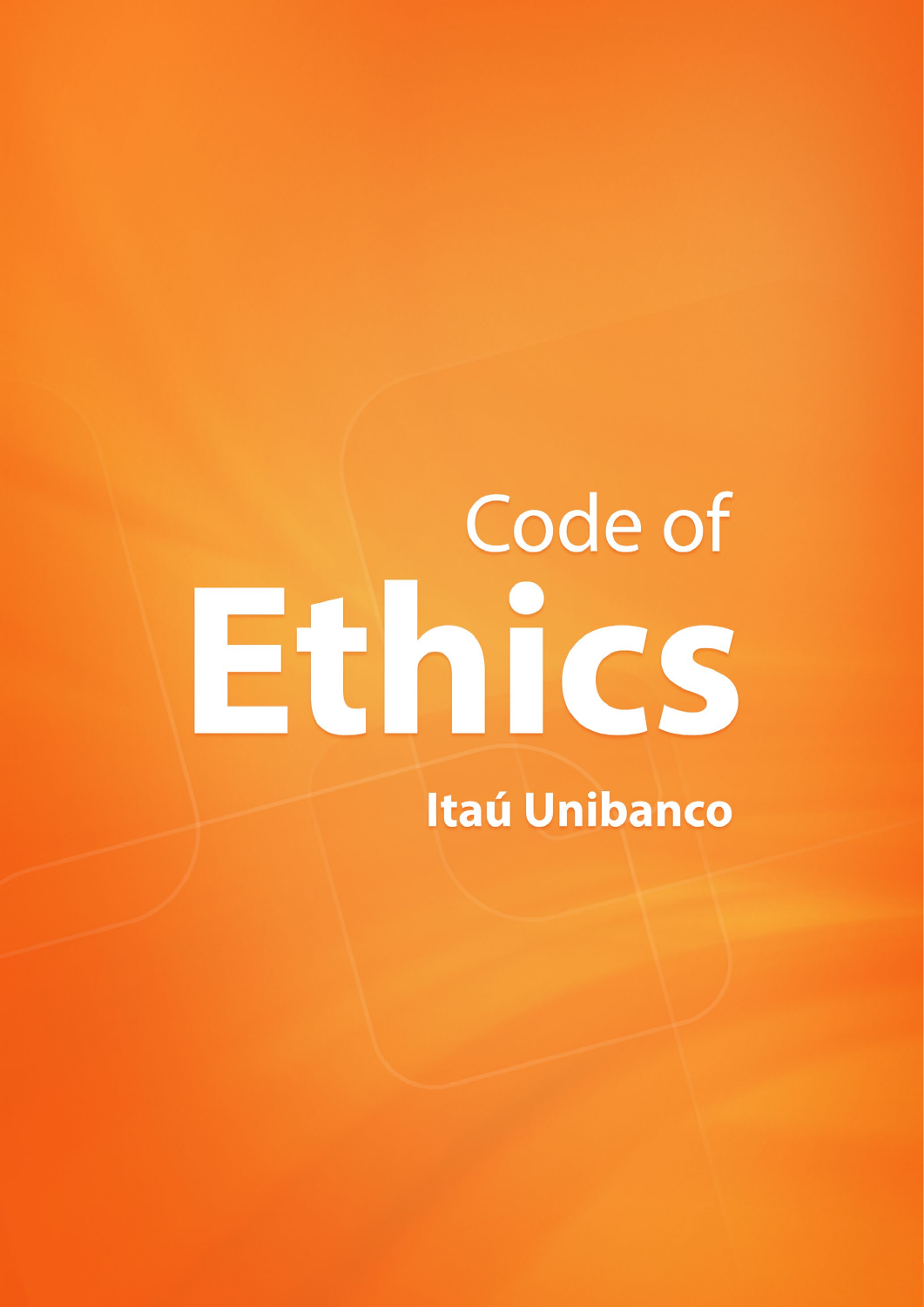

## **Table of Contents**

| <b>Message from senior management</b>       | 3  |
|---------------------------------------------|----|
| The principle of identity                   | 4  |
| Corporate social responsibility             | 4  |
| Compliance with laws, rules and regulations | 5  |
| Work relations                              | 5  |
| The principle of interdependence            | 6  |
| Clients and consumers                       | 6  |
| Shareholders and investors                  | 7  |
| Suppliers                                   | 8  |
| Competitors                                 | 8  |
| Public sector                               | 9  |
| Third sector                                | 10 |
| Media                                       | 10 |
| The principle of good faith                 | 11 |
| The principle of excellence                 | 12 |
| Professional posture                        | 12 |

| Conflicts of interests                                                                | 14 |
|---------------------------------------------------------------------------------------|----|
| Information and know-how                                                              | 15 |
| Family relations and friendship                                                       | 16 |
| External activities and personal relations<br>with clients, suppliers, and commercial | 16 |
| Gifts and contributions                                                               | 17 |
|                                                                                       |    |
|                                                                                       |    |
| <b>Comprehensiveness and</b><br>management of the Code of Ethics                      | 18 |
| Doubts and exceptions                                                                 | 18 |
| Channels of guidance and notification                                                 | 18 |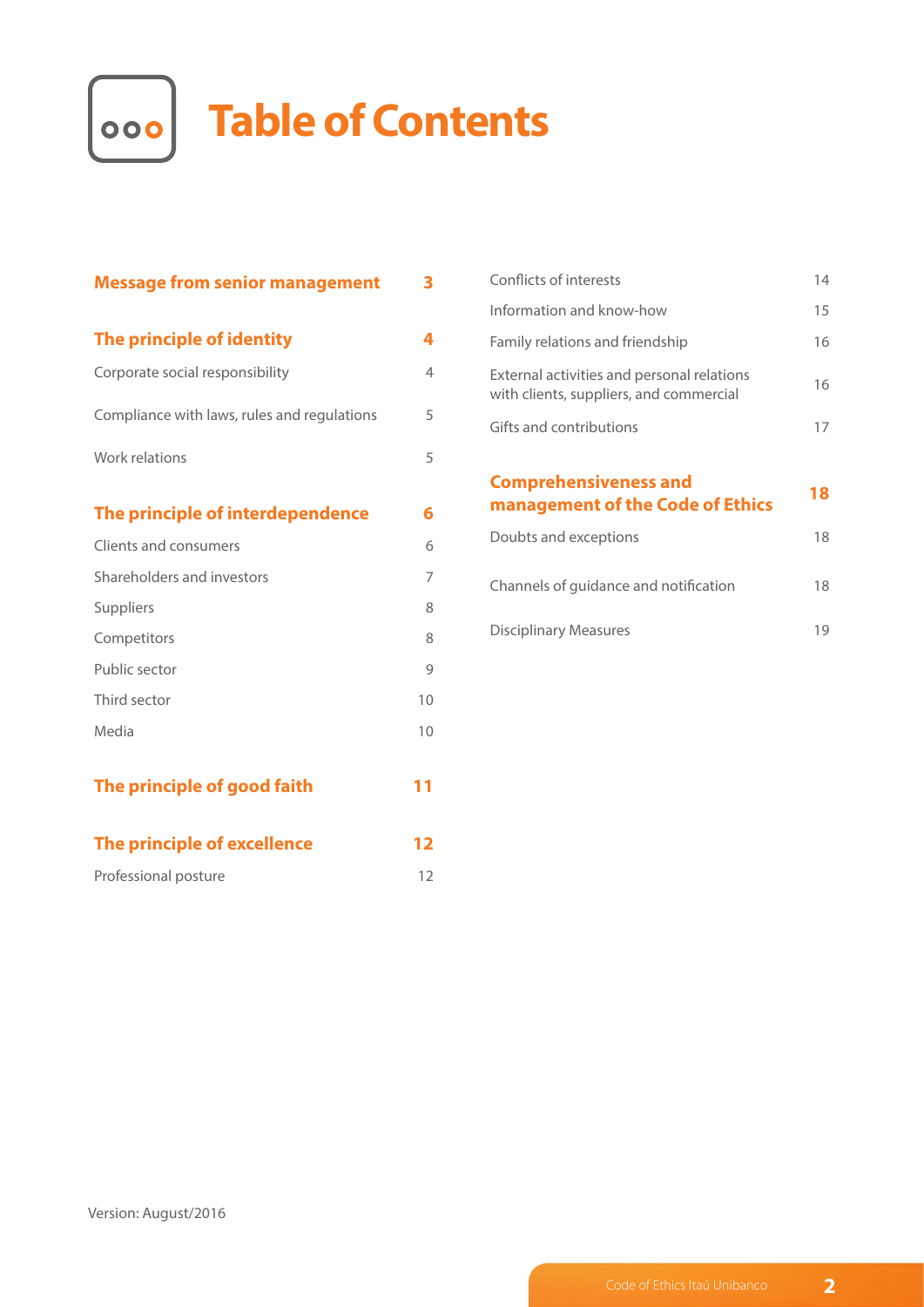

### **Message from the management**

The world changes. This inexorable truth constantly makes us rethink of how we relate with the society and the market. Therefore, we have felt the need to update our Code of Ethics.

This document contributes, along with our View and our corporate culture, called Our Way, to the registration of our most essential values. We believe that following its principles contributes to the assurance of perpetuity and credibility of Itaú Unibanco.

Our Code is based on four basic principles: the principle of identity (which distinguishes us from the other companies), the principle of interdependence (drive of social community), the principle of good faith (trust generates trust), and the principle of excellence (the constant pursuit of superior quality). Such principles inspire our rules. They were re-written in order to become clearer and more understandable, without losing their essence.

The Code of Ethics is, and must be, a document to be constantly checked by both managers and employees of our organization. It has, first of all, an educative nature, as well as disciplinary, allowing the guidance for the most proper posture and being coherent with our guidelines. Here we make it very clear what conducts are considered correct and, therefore, necessary, and also what conducts are considered wrong and, therefore, unacceptable.

To be guided by this Code is that same as using a moral compass, which allows us to find the best behavior and the best decision to make, always aiming at the common good.

It expresses our belief that organizations which wish to be perpetual do not admit gain at any cost and that its success depends on its capacity to lead with ethics and responsibility.

If all commit themselves to the daily and routine exercise of this Code, we are sure that we will build an organization which is more solid and ethical, which is a reason for all of us to be proud.

August 2016

O few 1216

**Pedro Moreira Salles** President of the Board of Directors

**Roberto Setubal** Executive President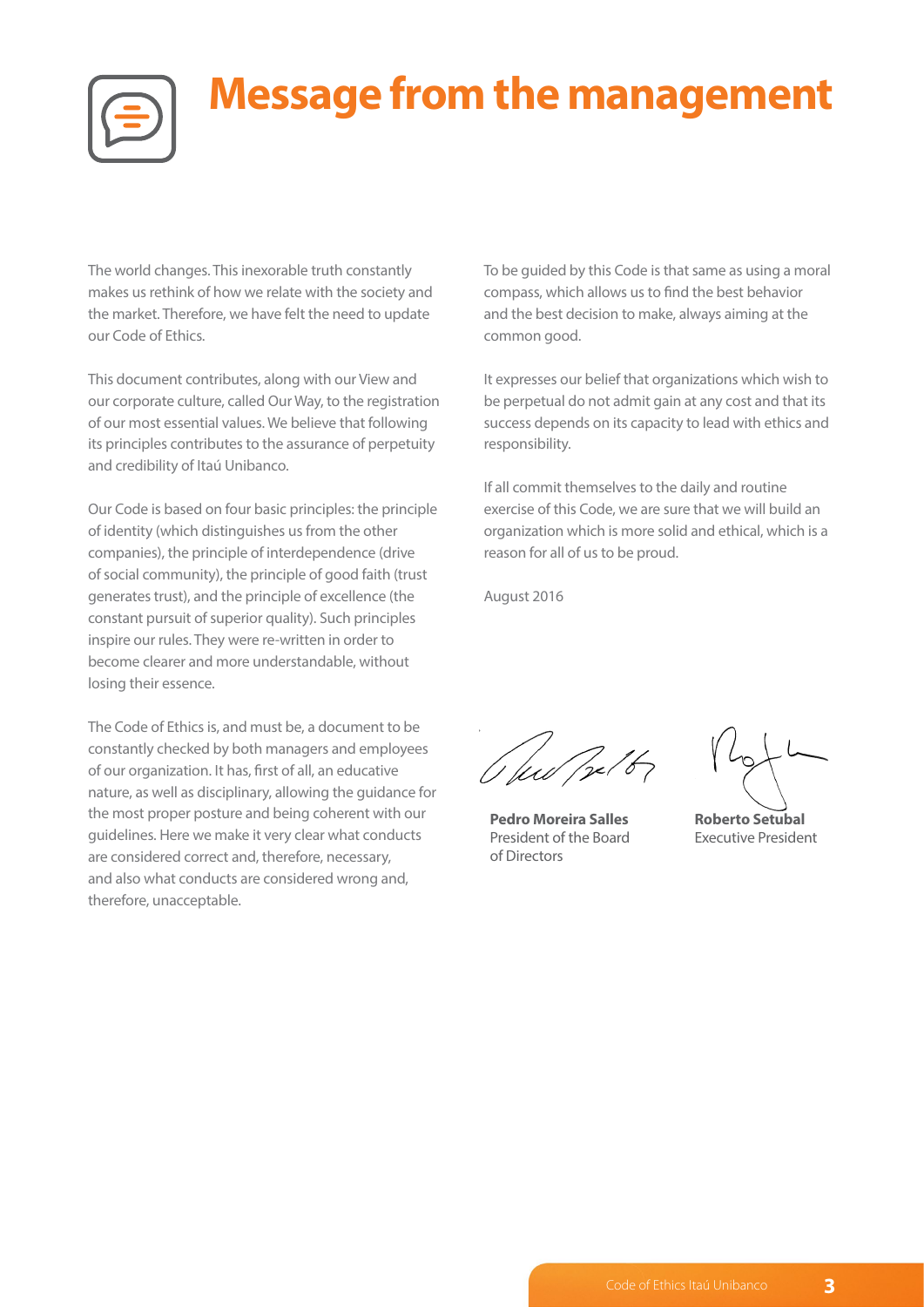

### **The principle of identity**

We are a company geared towards growth, efficiency, and satisfaction of clients, based on the ethical business conduct and on sustainable development.

Like any person whose personality traits distinguish him or her from the other people, every long lasting organization has a corporate identity which makes it unique. The identity answers a key question: who are we? In other words, which features describe us and allow our related public and the society to recognize us as a company which is different from the others?

We are an organization which prides itself in its honest behavior. Therefore, we make an effort to establish effective connections with our related public, we watch for the quality of our products and services, we assess the socioenvironmental impacts caused by our financial activity and we adopt practices which contribute to the construction of shared value.

These features of Itaú Unibanco identity are especially defined in our organizational culture, in the corporate governance guidelines and practices summarized below.

#### **Corporate social responsibility**

In order to avoid moral deviations and undue bias towards Itaú Unibanco or third parties, we encourage the ethically guided decision making. In order to comply with this guideline:

- We align the activities, businesses, and operations of the companies of the organization with the View, Culture, Values, Code of Ethics and other commitments expressed in our policies governing people management, risk management, financial controls, auditing, compliance, internal controls, sustainability, corporate safety (prevention of illegal acts, information security, among others).
- We clearly and correctly provide the information which our related public and the society need in order to make decisions in relation to our organization.
- We do not use any form of scheme, imposition, or harassment in our activities, operations, and businesses.
- We protect the non-public information (restricted, confidential, and internal) so as to avoid that its disclosure damages the organization, our related public, and society in general, as well as the trust relations established among us and this public.
- We take into consideration, in our operations and businesses, the dilemmas and the risks related to sensitive themes related to the preservations of the environment and to the fight against crime, such as: gun trade, energy generation, mining, biodiversity, casinos, asbestos use, animal research, genetic engineering, among others.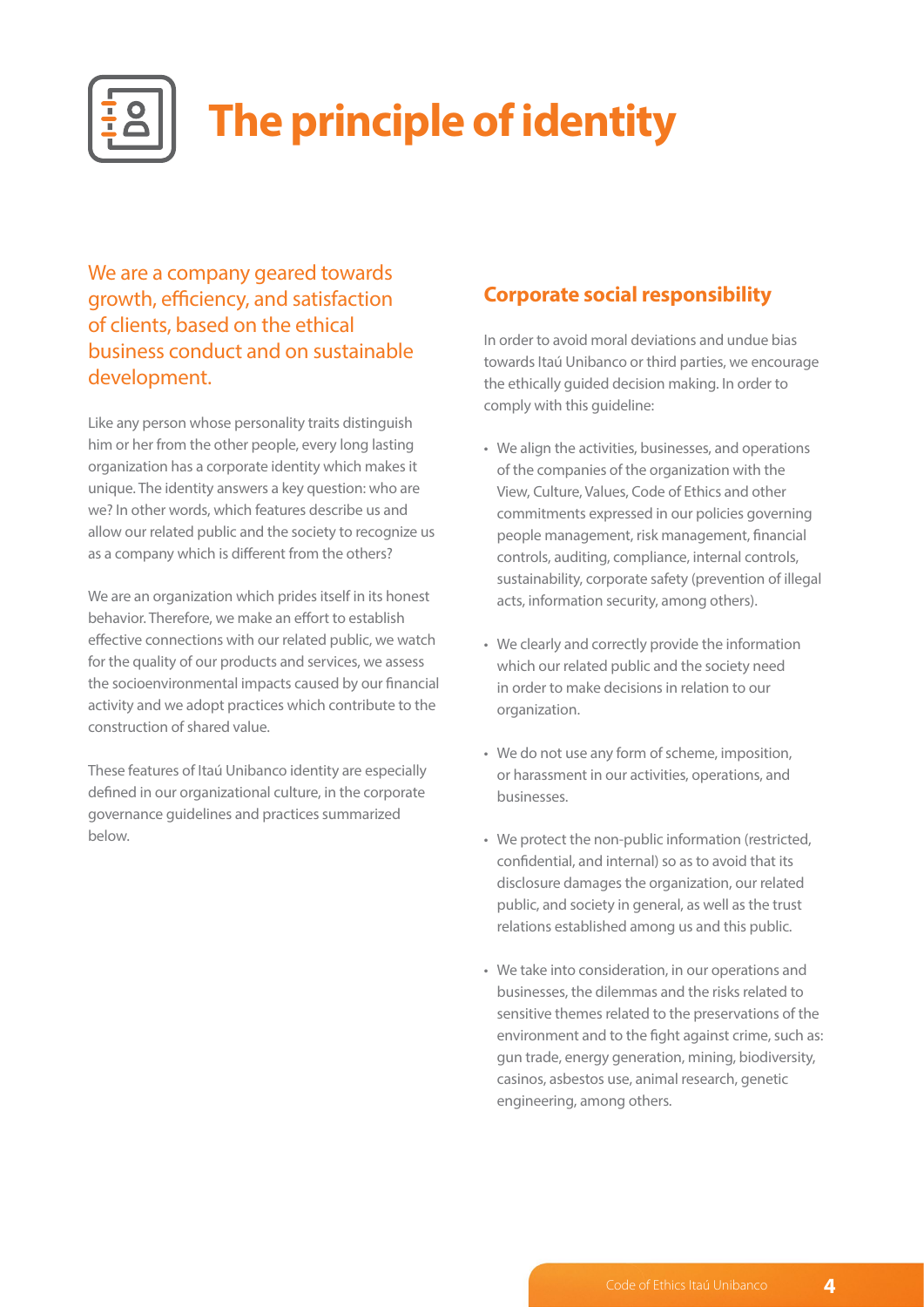

### **The principle of identity**

#### **Compliance with laws, rules and regulations**

- We comply with the applicable laws, rules, and regulations in the countries we perform.
- We maintain policies and institutional practices of prevention and fight against all forms of corruption (bribery, influence peddling, undue bias, etc.), money laundering, frauds, and other illegal or criminal acts.
- We follow the ethical and self-regulatory guidelines of the business associations to which we relate.
- We internally promote the perception that laws, rules, and regulations do not cover all the ethical implications of all situations. Therefore, we encourage the reflection of how our actions, from an ethical point of view, influence our related public, the society, and the environment.

#### **Work Relations**

We appreciate our employees who:

- Respect the human rights and promote social diversity. Therefore, we adopt policies and practices of prevention and fight against all kinds of discrimination, harassment, prejudice, and unworthy work conditions (such as child or forced labor).
- Provide equal opportunities of work access and professional ascension by means of the processes of selection, hiring, and promotion, aiming at identifying the most proper and qualified people according to the profile and needs of the position.
- Compensate, promote, and acknowledge in a proper way based on criteria of meritocracy.
- Maintain programs of education, safety, and health at work.
- Ensure their rights of collective bargaining and free choice of party, religion, and union.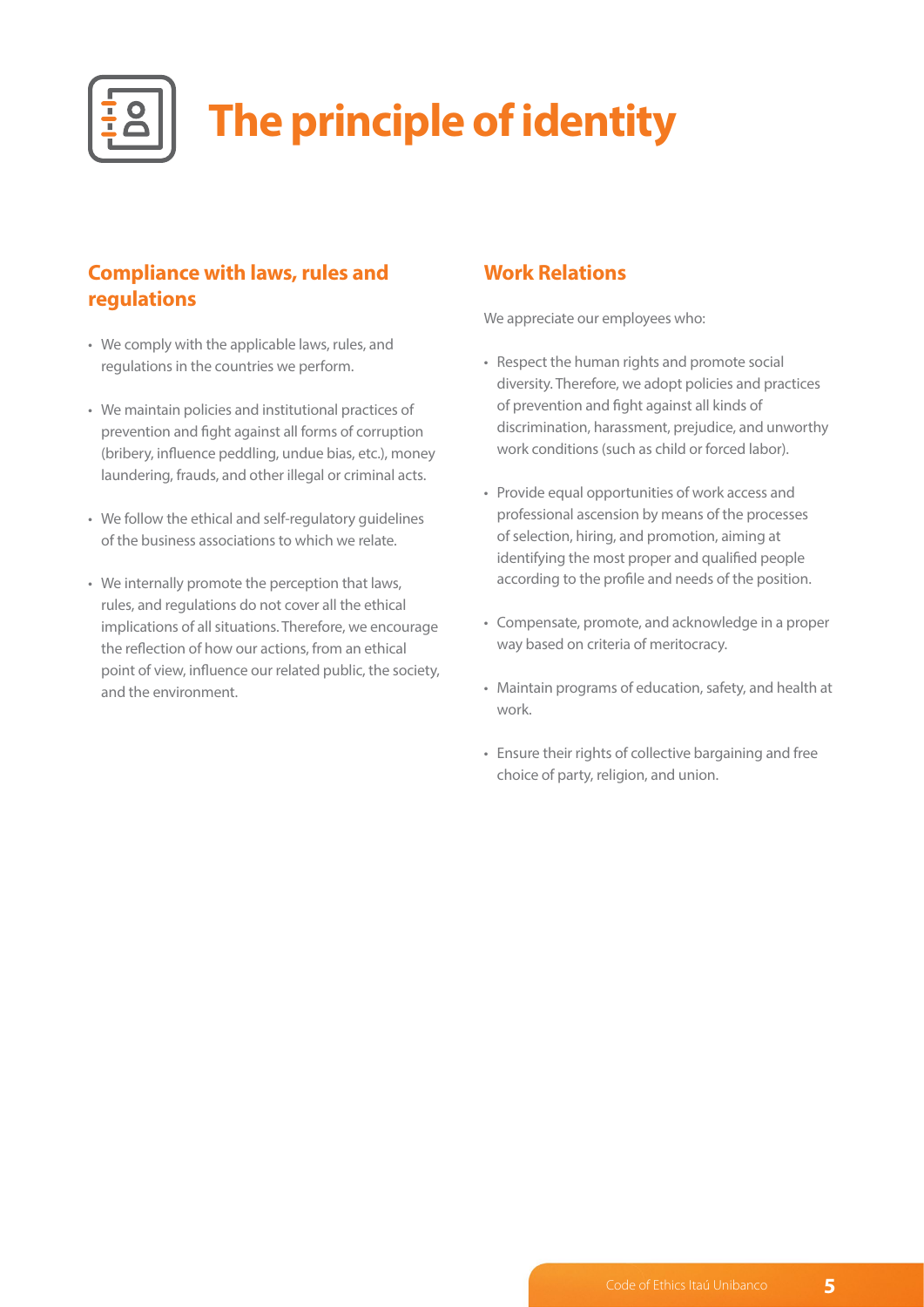

We interact with our related public and with the society aiming at sharing values and actions which favor the common good.

The social community implies the acknowledgment that, as well as we rely on others, the others rely on us. The satisfaction of our interests cannot be at the detriment of the others' interests, under penalty of weakening the liaisons established with our related public. Therefore, we believe that the shared value is beneficial to all parties involved, providing the perpetuity of the relations.

As a result, we stimulate the dialog and the cooperation with our public, we try to harmonize their interests with ours, we hear their suggestions and criticism to leverage our performance, we speedily and accurately answer their doubts, we constantly improve our products and services. This way, we try to convert our service into opportunities to create value.

#### **Clients and consumers**

The clients and the consumers are the reason of our existence. To identify their expectations and needs and, in a permanent effort of harmony, to improve our activities are the appropriate forms of performing in the banking market. Therefore:



#### **It is necessary**

- To respect their freedom of choice, clearly, correctly, and timely providing them with the required information for them to make informed decisions.
- To adopt contracts which are easy to understand and which render evident the rights and duties of the parties, and highlighting the existing risks, so that there are no doubts or misunderstandings.
- To offer assistance channels prepared to hear them with attention and capable of quickly replying to requests, complaints, and suggestions.
- To appreciate their privacy and to use devices for the safety and protection of the information so as to ensure that it is used with their previous knowledge and to their own benefit, so as to strengthen the credit of trust which was placed on us.
- To understand the needs of the clients so as to be able to provide information and financial solutions which contribute for individuals and companies to have a healthy relation with money.

- To use schemes like tie-in sales and other forms of imposition or harassment in order to close deals.
- To reach results at any costs, provoking expectations regarding products or services which are not in accordance with the reality, or misleading clients and consumers, thus placing their needs and interests at a secondary level.
- To disclose information, make suggestions, or negotiate according to rumors or untrustworthy data, under penalty of generating damages to the parties.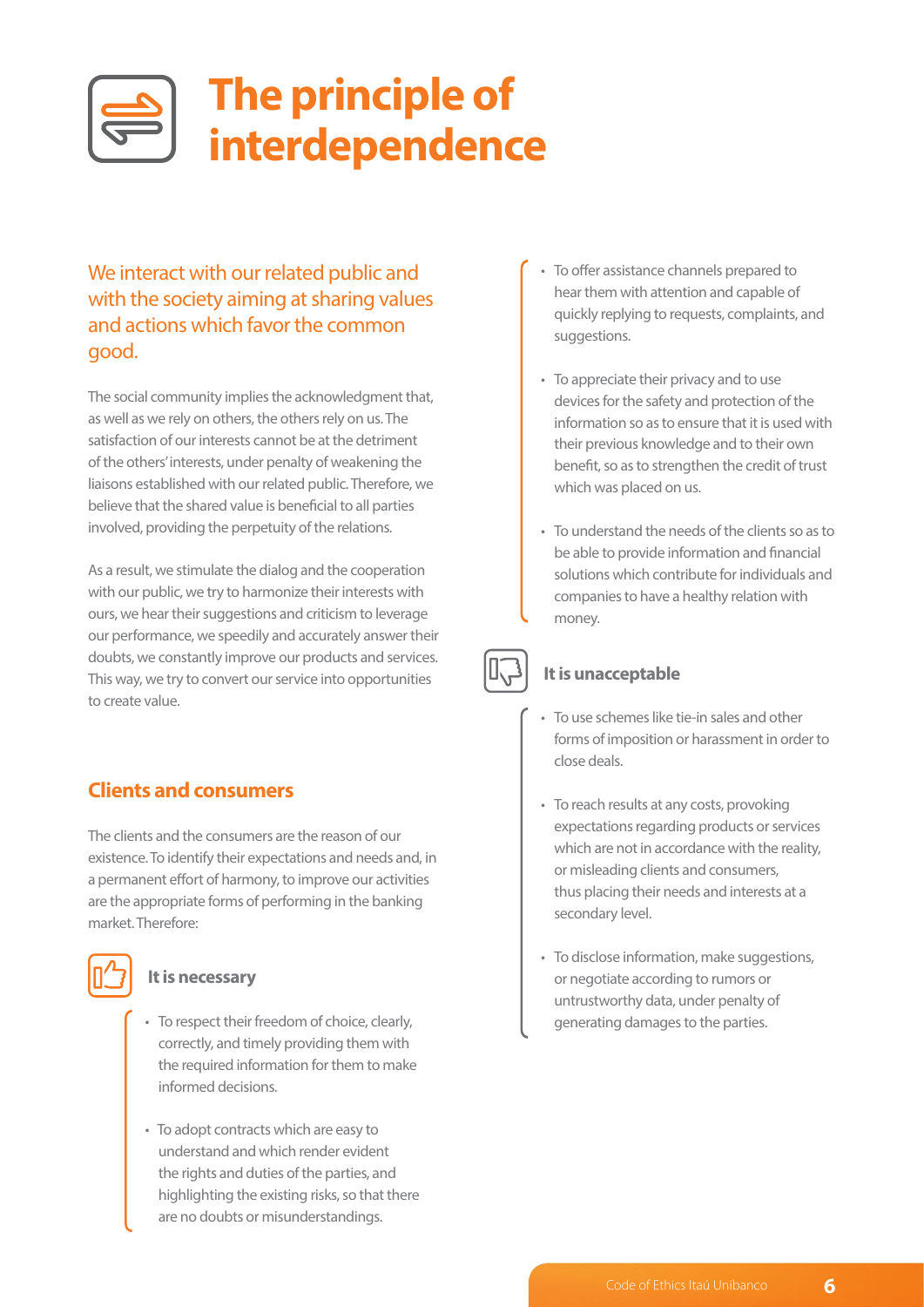

#### **Shareholders and investors**

So as to preserve the specific interests of the shareholders and investors, Itaú Unibanco considers that:



#### **It is necessary**

- To adopt transparent, objective, and impartial practices of monitoring of the conflicts of interests among shareholders, managers, and Itaú Unibanco.
- To comply with pre-established rules, approved in general meetings and previously informed to the market, to conduct businesses or operations with the related parties (controlling shareholders, managers, and respective relatives and spouses; controlled companies and affiliates of the institution, etc.), in order to maintain the equity and the compliance with the policies and procedures of Itaú Unibanco.
- To clearly, correctly, and objectively provide the information required for the interested parties to make informed decisions, thus increasing the transparency.
- To establish mechanisms to prevent the disclosure of privileged information, efficaciously contributing to a good corporate governance.
- To prepare accounting and financial statements which rigorously and clearly translate the transactions and allow a more proper decision making by the related public.
- To make preventive analyses of our operating, financial, social, environmental, and reputational risks having in view the perpetuity of the business.



- To close a deal or an operation with the related parties aiming at satisfying exclusively the private interests of shareholders, managers, or third parties, once such procedure is considered power abuse.
- To fail to receive suggestions, criticism, and doubts from any related party, or to fail to reply in a timely, correct, and professional manner, giving cause to dissatisfaction and possible complaints.
- To take advantage of privileged information for the sale or purchase of financial assets (shares, bonds, etc.) directly or by means of third parties, once such is considered trust abuse.
- To take advantage of the opportunity or prospect of businesses identified by the companies of itaú Unibanco to one's own benefit, damaging shareholders and investors.
- To disclose any information whose utilization may interfere in the market value of Itaú Unibanco shares, for such act may cause damage to shareholders and investors.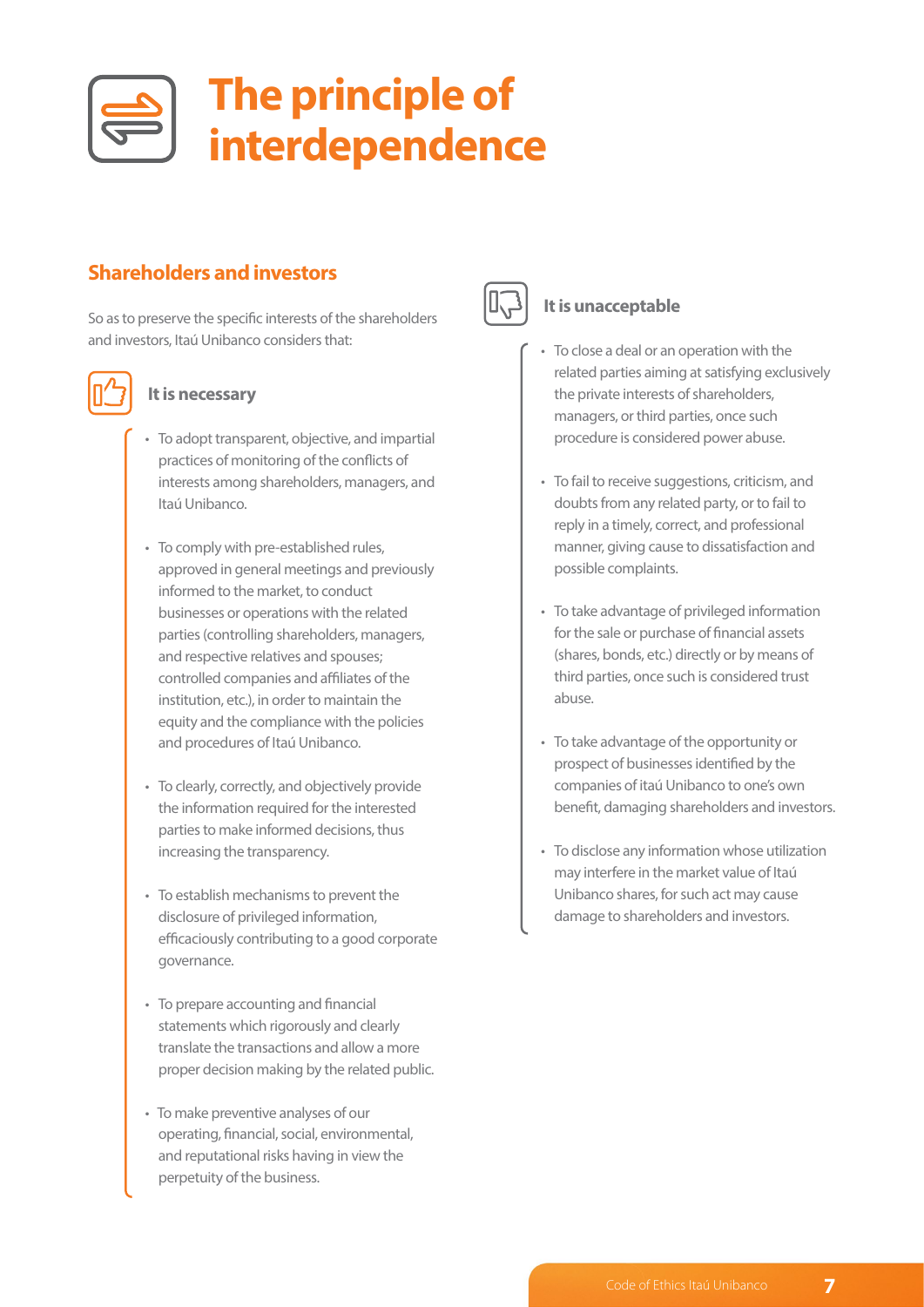

#### **Suppliers**

Companies such as Itaú Unibanco form a chain of value along with their suppliers of goods, service providers, commercial partners, and business partners. Our responsibility has the dimension of our network of partnership. In view of that:



#### **It is necessary**

- To adopt objective, transparent, and fair criteria of selection and hiring to avoid bias of any nature and discredit of the established partnerships.
- To support the sustainable development of the suppliers, the promotion of a worthy work and the compliance with the legal, labor, environment, sanitary, and safety requirements, with special emphasis on the fight against illegal or criminal acts (corruption, influence peddling, frauds, money laundering, smuggling, among others), so as to maintain an alignment with the principles of our Code of Ethics.

#### **It is unacceptable**

- To tolerate any form of degrading work (child labor, forced labor, among others) or dangerous working conditions to the health in addition to physical and psychological abuses, so as not to contribute to unregistered employment, which would compromise our image.
- To maintain with the suppliers commercial and personal relations which may influence the decision making process and compromise our impartiality.

#### **Competitors**

Competition is essential for clients and consumers to exercise their freedom of choice. However, we must pay attention to two kinds of practices: unfair competition, which adopts schemes to privilege some companies to the detriment of others and the formation of trusts or cartels which submit the market to a game of cards which directly damages the purchasers of goods or services. In view of that:



#### **It is necessary**

- To act in compliance with the notions of free competition and to respect the reputation and the opinions of our competitors.
- To participate in business associations with spirit of cooperation, aiming exclusively at the improvement of the sectors of economy in which we perform.
- To respect the intellectual property and not to use information from competitors without their express authorization.



- To promote practices of economic espionage or to obtain plans and actions from the competitors with unfair methods.
- To make comments which may affect the image or contribute to the disclosure of gossip about our competitors.
- To discuss with our competitors sensitive issues which constitute our strategic distinguishing features, such as business strategies, competitive advantages, pricing policies, contract terms, costs, market research, accounting and management results, development of new products, services, and technologies.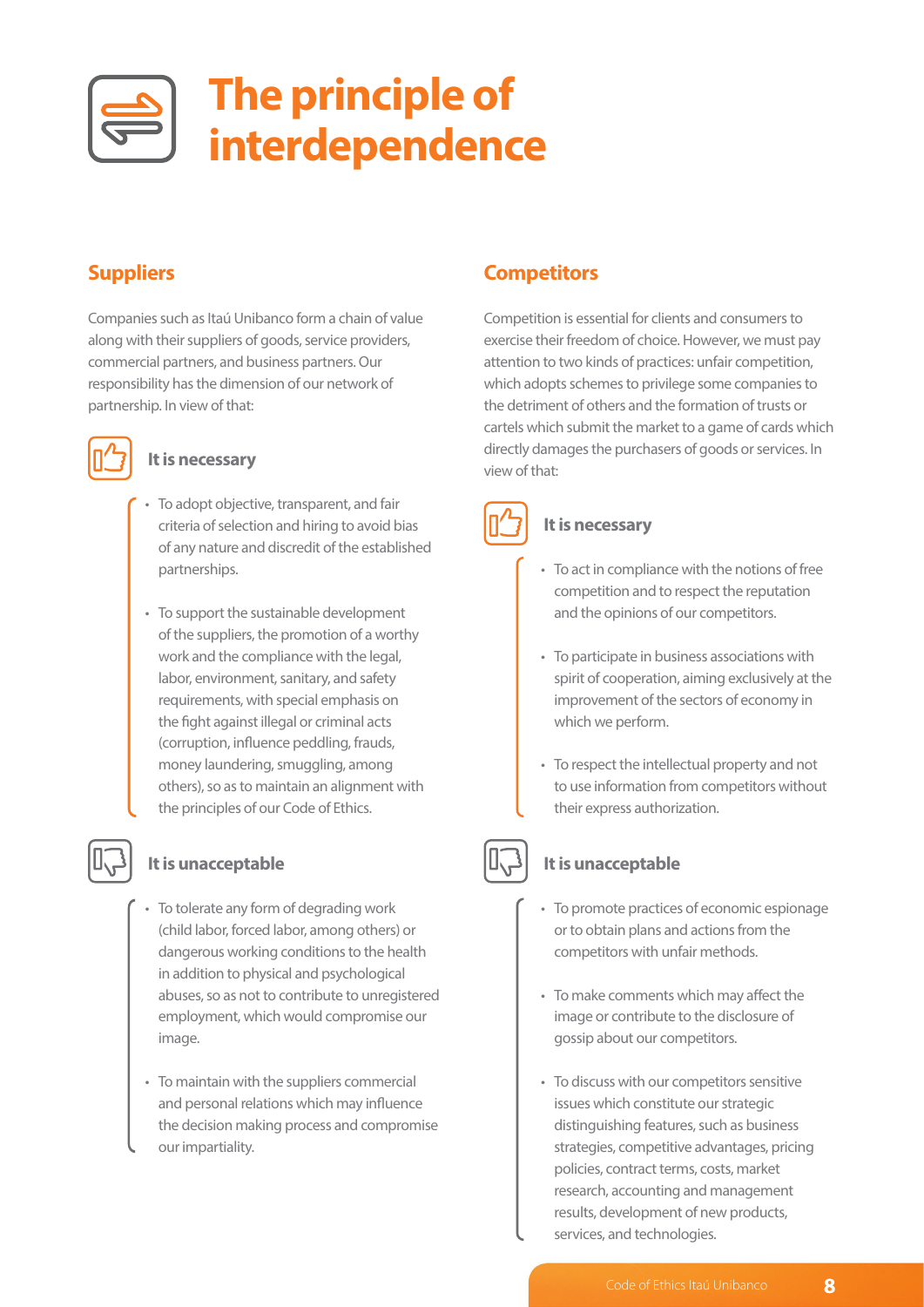

#### **Public sector**

The relations and the contacts maintained with public agents, regardless of the position or hierarchy, require from use full transparence and rigorous accounting. Therefore:



#### **It is necessary**

- To maintain our corporate decisions free from preferences related to political parties or ideals in order not to compromise the exemption of Itaú Unibanco.
- To maintain relationships having in mind the apparent conflict of interests, or the perception that others may have of our conduct, to avoid any doubt related to the honesty of Itaú Unibanco.
- To limit our partnerships and contributions (sponsorships, donations, among others), to the benefit of the collectivity and aiming at the improvement of the public service, as an active form to exercise our corporate citizenship.
- To subject any contributions to political parties, or to candidates, to the determinations of the local legislations and to the conformity with our guidelines of improvement of citizenship and society, in which case the funds donated must be registered in the accounting documents and be informed in accordance with the applicable legislation in the countries in which we perform.
- To respect the statement of opinions and the political participation of the managers and employees as strictly personal and provided such practices do not explicit represent the opinion of Itaú Unibanco and are not a hidden form of institutional support.



- To satisfy private interest to the detriment of the common good or to contribute to the private appropriation of public funds, once these are practices which damage the general interests and risk the reputation of Itaú Unibanco.
- To allure authorities, civil servants, permittees of public service, or candidates to political offices by means of gifts or undue benefits in order to facilitate businesses, bidding processes, etc., or for them to comply with their own legal obligations or speed up processes, because such practices are considered forms of corruption, in addition to being crimes.
- To demonstrate any corporate preferences for acts and declarations of government agents, as well as to make political comments which compromise the maintenance of relations which should be strictly commercial.
- To subject any contributions (sponsorships, gifts, among others) to the granting of undue benefits to Itaú Unibanco, to him or herself or to third parties in view of the damaging effects on the public interests and on the reputation of Itaú Unibanco.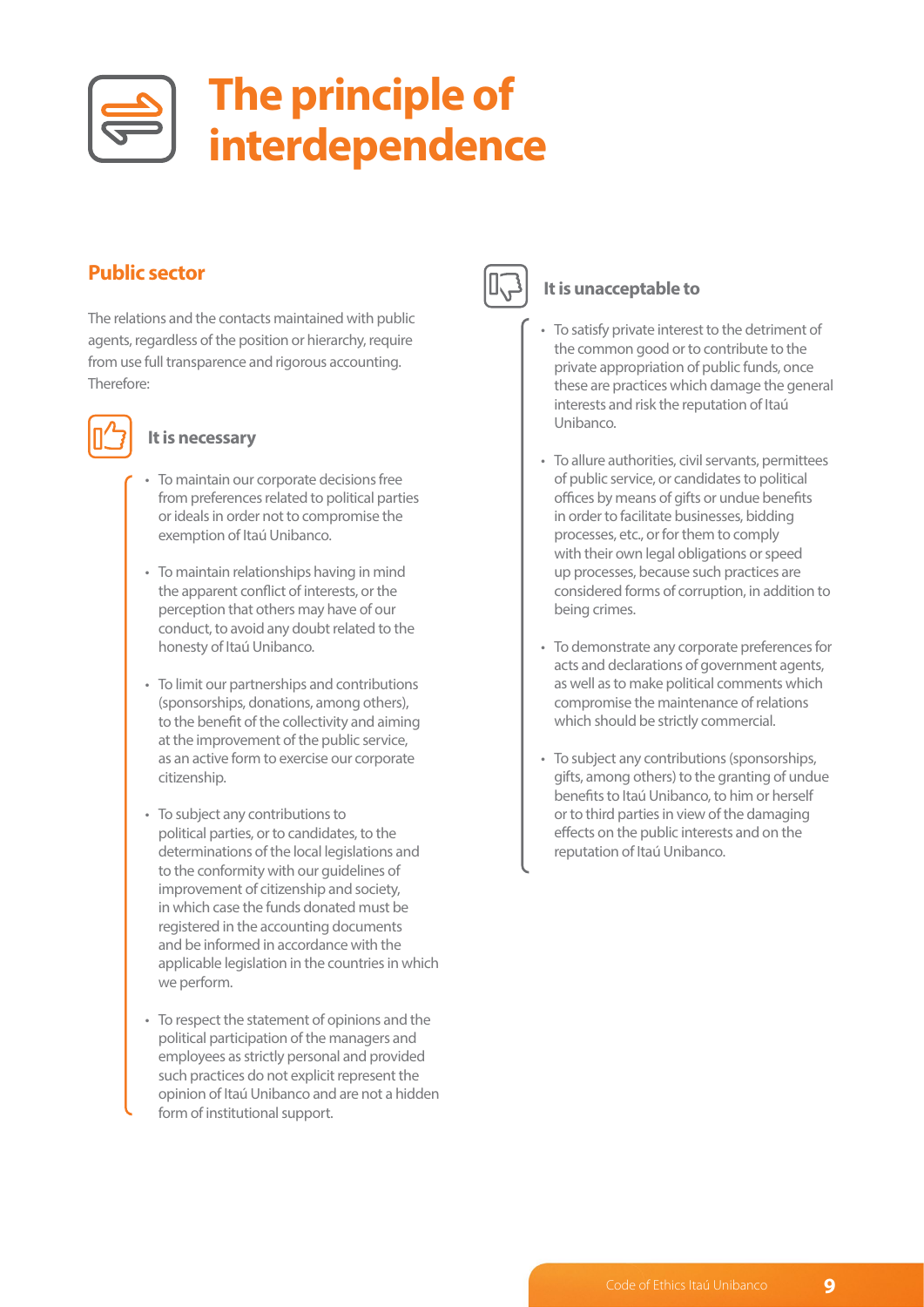

#### **The third sector**

It refers to the sector formed by non-governmental organizations which have purposes which are not economic, such as associations, foundations, Social Organizations (OS's), and Public Interest Civil Society Organizations (OSCIP's), whose main purpose is the production of public services. Our relation with this sector is one of the most important aspects of our corporate citizenship, insofar as it relates the economic efficacy to the social investment and aims at contributing to the construction of a more equal society in terms of offer of opportunities. In view of that:



#### **It is necessary**

- To build partnerships aiming at the promotion of the sustainable development of society so as not to compromise the capacity of the future generations of satisfying their own needs, within the strict limits of the local legislations and in conformity with our corporate guidelines.
- To destine sponsorships and donations to the social, economic, educational, cultural, and environmental development of the communities to which we relate.
- To support and encourage the social actions already performed by Itaú Unibanco by means of its Institutes and Foundations.

#### **It is unacceptable**

• To establish partnerships and contributions (sponsorships, donations, among others) to organizations of the Third Sector due to personal relations or which are not in conformity with the legislation and with the corporate guidelines.

- To perform social investment actions with the sole purpose of rendering businesses viable.
- To subject the social investment to the purchase of products or services of the bank by the benefited organizations.

#### **Media**

We acknowledge the importance of the means of mass communication as a frontline in defense of the freedom of expression, of the public interests, and of the variety of opinions, which are essential to consolidate the democracy in the country. The disclosure of news and analyses is essential to inform the population and arm it with essential instruments for them to have a stand in view of the most varied problems in a conscious manner. Therefore:



#### **It is necessary**

• To maintain the relationship with the media based on the truthfulness and independence, with a clear purpose of contributing to the function of the means of communication to judiciously inform the public opinion.



#### **It is unacceptable**

• To confuse the obligation of accounting with marketing or publicity actions in order to avoid any misunderstandings which mislead our related public.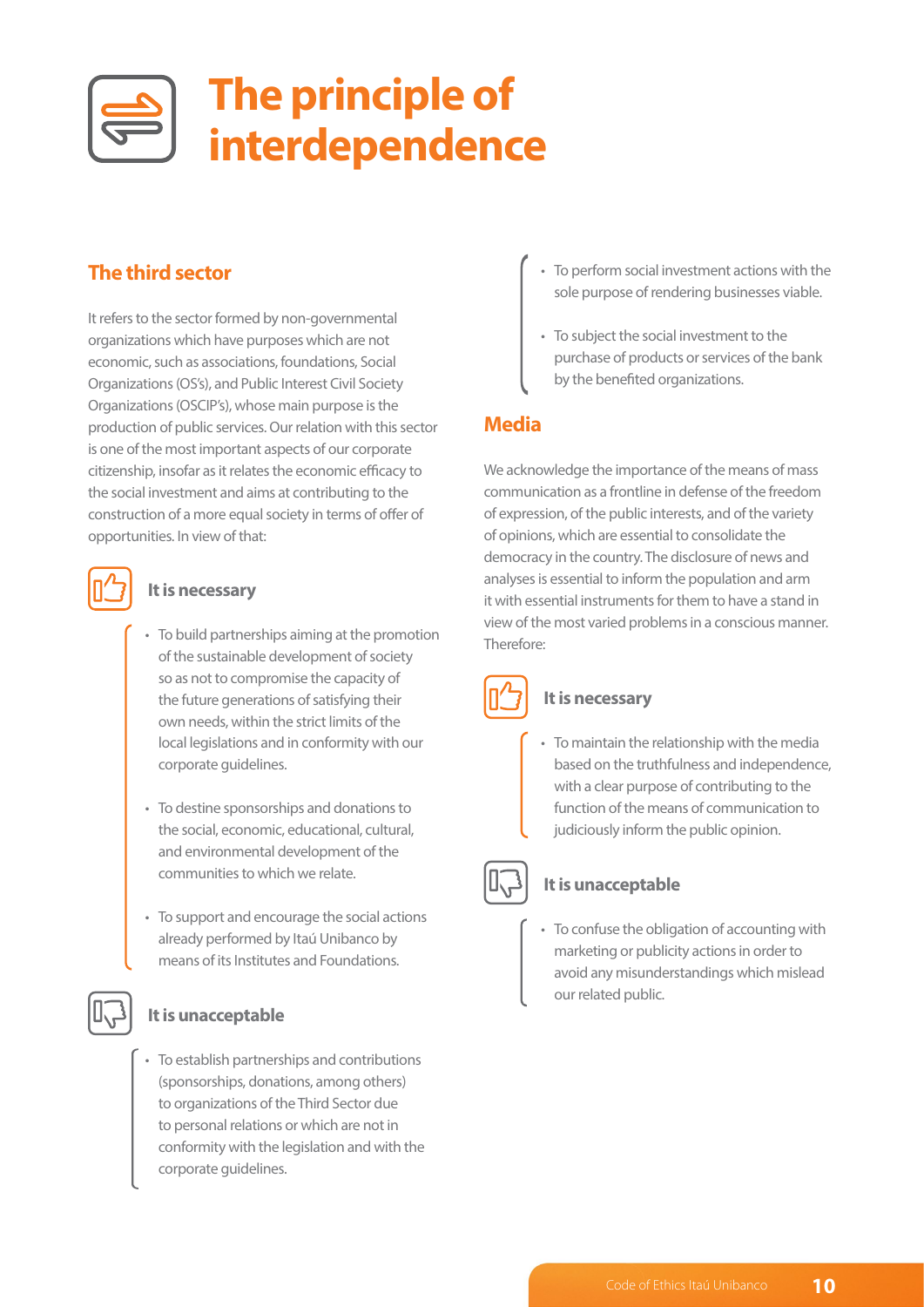# **The principle of good faith**

#### We act in good faith and we take responsibility for our actions and choices.

The evidence shows that trust generates trust, sometimes a doubled trust. We then apply the traditional golden rule: do to the others as we hope they do to us.

We are guided by three main reasons: we know we will not be worthy of credit if we do not treat the others as fairly as they hope to be treated; we know that when we are responsible for our actions and choices, we will prove the honesty of our purposes; we know there is no business which lasts without a firm trust between the parties. Therefore, in order to ensure the credibility of Itaú Unibanco and to consolidate the trust in us:



#### **It is necessary**

- To adopt the dialog, which means to be open to different opinions in a constructive manner, for this improves the working environment, favors the social community, opens horizons, and multiplies the opportunities of innovation.
- To give due credit to the ideas and achievements of the colleagues with the purpose of rendering his or her work praiseworthy and protect what is his or hers.
- To share non-confidential information whose lack of knowledge may compromise other people's activities or decisions, strengthening the relationship with the related public and the society and improving the quality of the relationships.



- To mislead the others, causing damage, even if it is to the benefit of Itaú Unibanco.
- To use the name of Itaú Unibanco or the position to achieve personal benefits, or advantages to relatives or third parties, assuming the risk of damaging the professional reputation and the reputation of the organization.
- To present personal ideas, opinions, and preferences as if they were Itaú Unibanco's, their managers', or employees', which compromises the trust and the environment of collaboration.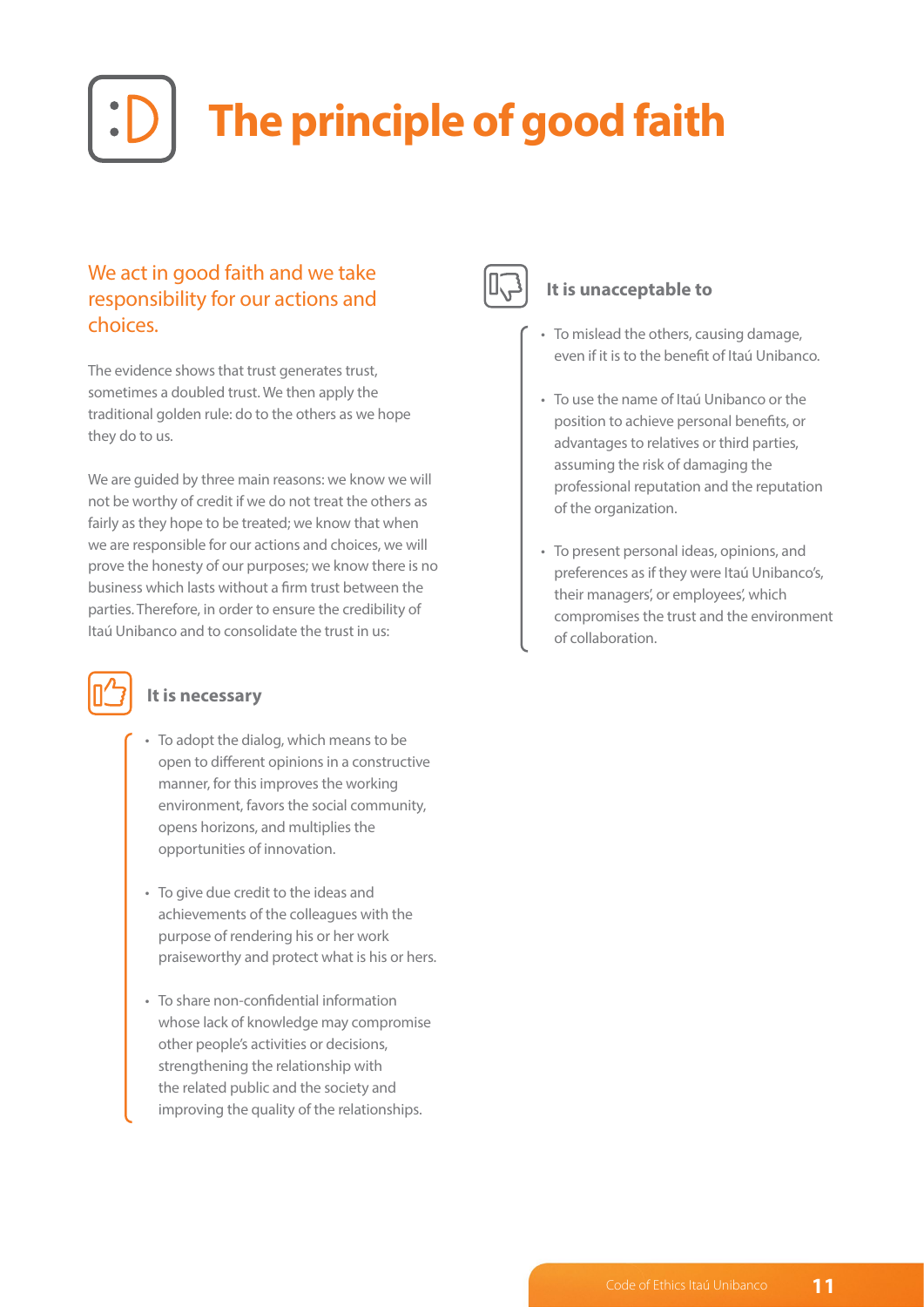

#### We continuously improve the quality of our work and we support motivating environments which stimulate cooperation.

In order to distinguish oneself in a highly competitive market, it is necessary to achieve superior standards of quality in the services rendered. Such standards, however, depend: on the continued improvement of our work and of the processes supporting it and on a motivating environment, with mutual respect and broad cooperation.

Therefore, the excellency of our work results from a collective construction and depends, especially, on the quality of the professional posture and on the manner in which we solve conflicts of interests.

#### **Professional posture**

Our choices and attitude positively influence the trust we receive and create mistrust, giving rise to personal and professional dissatisfaction. Hence the importance of qualifying our professional conduct. In view of that:



#### **It is necessary**

- To promote relations based on the respect for dignity, for equal treatment, and for cooperation, thus contributing to an environment prone to development and healthy interaction, aiming at maintaining a participatory and cordial climate.
- To learn from the mistakes, acknowledging them and proposing possible prevention mechanisms, given their potential of causing damages to the other colleagues and to Itaú Unibanco.
- To perform his or her work in a conscious manner, with integrity, prudence, and faithful compliance with the interests of Itaú Unibanco.
- To watch for the facilities, resources, equipment, machines, and other work materials made available and only to use them for private purposes in cases of emergence and with extreme moderation.
- To use in a responsible manner the benefits received, such as the health and dental insurances, banking products and services, food stamps, transportation, parking, recreational clubs, among others, with strict compliance with the rules and with a sensible demonstration of collaboration.
- To exercise our citizenship by respecting the right of free association to any political party, religion, and union, to comply with the collective bargaining and agreements, and comply with the labor rights and duties.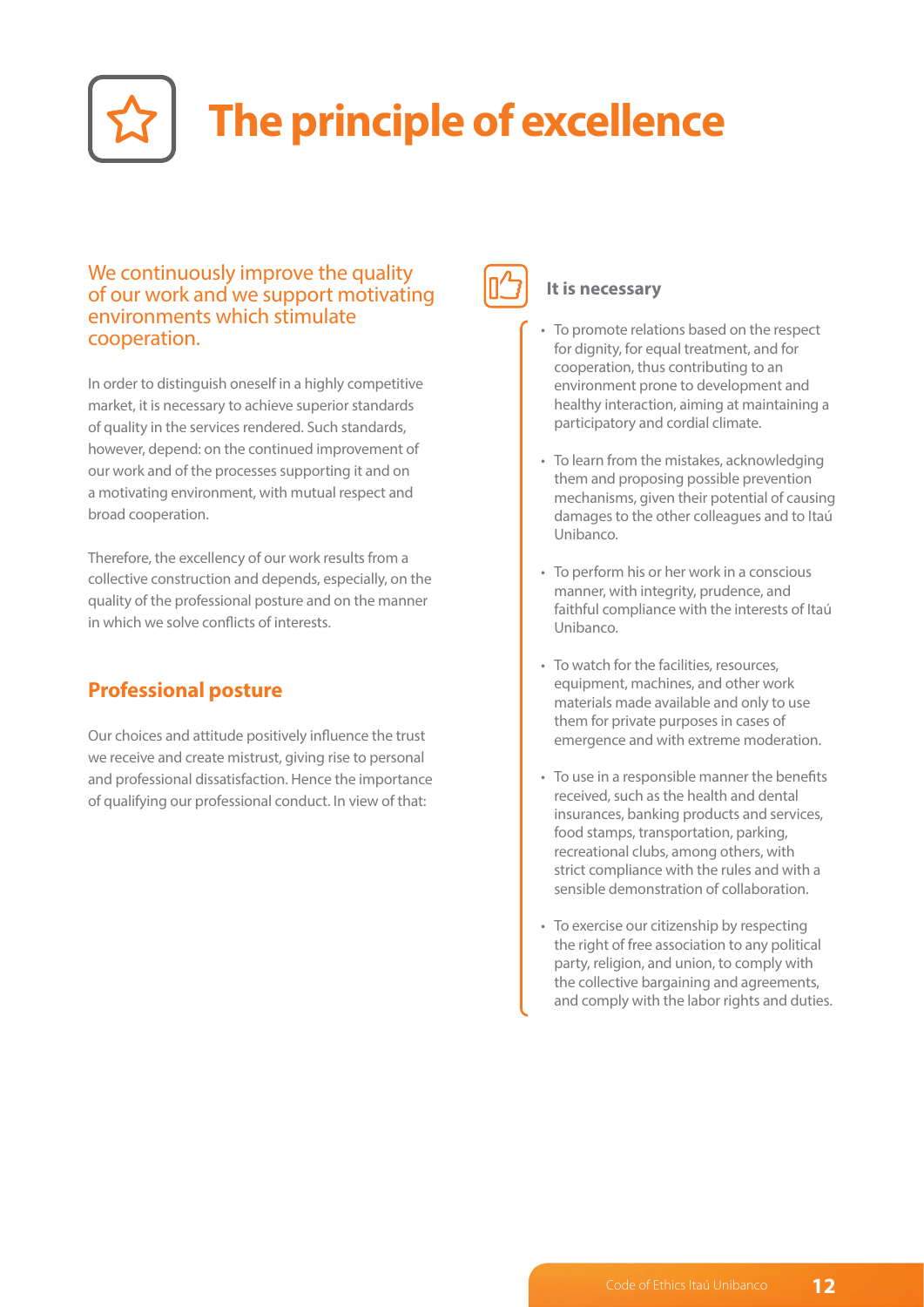

- To follow the guidelines of the conscious consumption by not wasting resources, such as water, electricity, paper, disposable objects, office supplies, fuel, among others, in an effort to preserve the environment and to recycle what is possible.
- To ensure and respect the optional and voluntary participation in collection of money for internal celebrations, gifts to colleagues, "secret friend", or donations, without allowing the paid values to be disclosed, so as to maintain a friendly environment. Prudence and moderation in the values are recommended, so as to avoid exaggeration, suspicions, and gossips.
- To avoid raffles, gambling, bets, or games with prizes.
- To control the use of alcoholic beverages in the internal celebrations and not to make too much noise, in order not to disturb the relationships and progress of the work.
- To inform the direct manager of the intention of becoming a candidate for a public office at least three months before filing the request for ratification of the candidacy, with the purpose of keeping the good order of the services.
- To prevent financial imbalances, for they bring about moral, psychological, professional, and social damages. Manage the personal and family businesses with planning, prudence, and responsibility, using the financial resources in a conscious manner.
- To base your investments, financing, and loans on public information, following the legislations and the restrictions of the internal policies, rules, and procedures which prohibit the use of privileged information.
- To avoid using social networks or any other means of external communication to deal with work-related subjects.

• To inform the manager of competent channel, in a justified manner, any violation of this Code, showing a watchful spirit of cooperation with Itaú Unibanco.



- To discriminate anyone against gender, culture, or ethnicity, race, or color, social condition, religion, age, marital status, sexual orientation, political or philosophical beliefs, permanent or temporary physical features, people with disabilities, among others, for this would be considered an act of intolerance and violates the dignity of the people.
- To practice or to tolerate the moral or sexual harassment, which cause damage to the personal integrity of those who are the victims and which have legal and damaging consequences on the work environment.
- To use the position and thus its influence to achieve advantages of any kind or undue benefits to him or herself or to third parties.
- To practice bullying, which is the act of physical or psychological violence in an intentional and customary manner, with the purpose of intimidating or attacking, by means of prejudice related to disabilities, personal features, incapacity, or mistakes of employees, causing embarrassment to the victim, resulting in damage to the relations in the work environment.
- To punish or retaliate whoever informs in good faith the competent channels of the occurrence of harassment, discrimination, or any violation of this Code, generating an internal atmosphere of persecution, fear, and mistrust.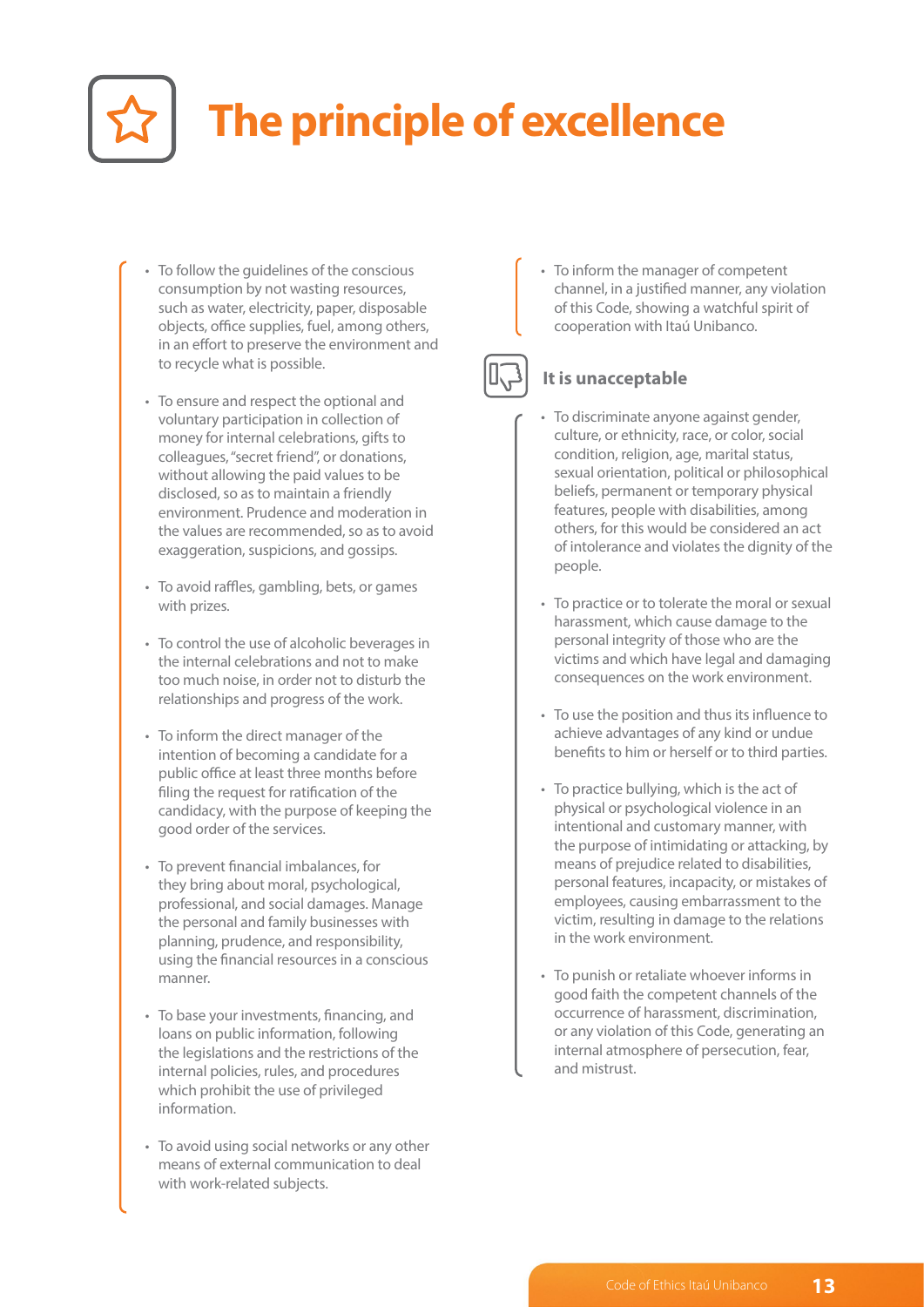

- To close personal deals based on information from Itaú Unibanco or to the detriment of the institutional responsibilities.
- To sell or purchase from other employees goods or services in the facilities of Itaú Unibanco in order to avoid wasting time and not to embarrass the colleagues.
- To request or give out loans to colleagues.
- To repeat gossips against colleagues, competitors, clients, and business partners, generating discomfort, embarrassment, and even retaliations against him or herself and against Itaú Unibanco.
- To talk to the press on behalf of Itaú Unibanco or its companies without previous authorization.
- To perform or tolerate businesses or operations which may contribute to the practice of illegal or criminal acts, such as corruption, bribery, money laundering, or fraud, violating legal provisions and exposing Itaú Unibanco to serious punishments.
- To disclose contents which are contrary to the values and guidelines of Itaú Unibanco (pornographic, prejudiced, illegal, among others).
- To use illegal drugs, placing at risk the image of Itaú Unibanco and compromising the functional performance and the work environment.

#### **Conflicts of interest**

There is a conflict of interests when private interest, either private or group, collide among themselves and prevail over the interests of Itaú Unibanco or the interests of its related public. In this case, the exemption of our actions is compromised and there is a risk for the reputation of Itaú Unibanco, its managers, and employees. Therefore, in order to avoid abuse of the prerogatives of the position we occupy and to avoid practices which may generate private benefits or undue advantages to third parties, we promptly inform the competent channels of every situation in which a conflict of interests may occur and we request proper guidance.

For further information on the conflict of interests, check Attachment N-1 of the Integrity and Ethics Corporate Policy (HF-5), available at Itaú Unibanco Intranet or on the website of Investors Relations website (www.itau.com.br/relacoes-com-investidores/).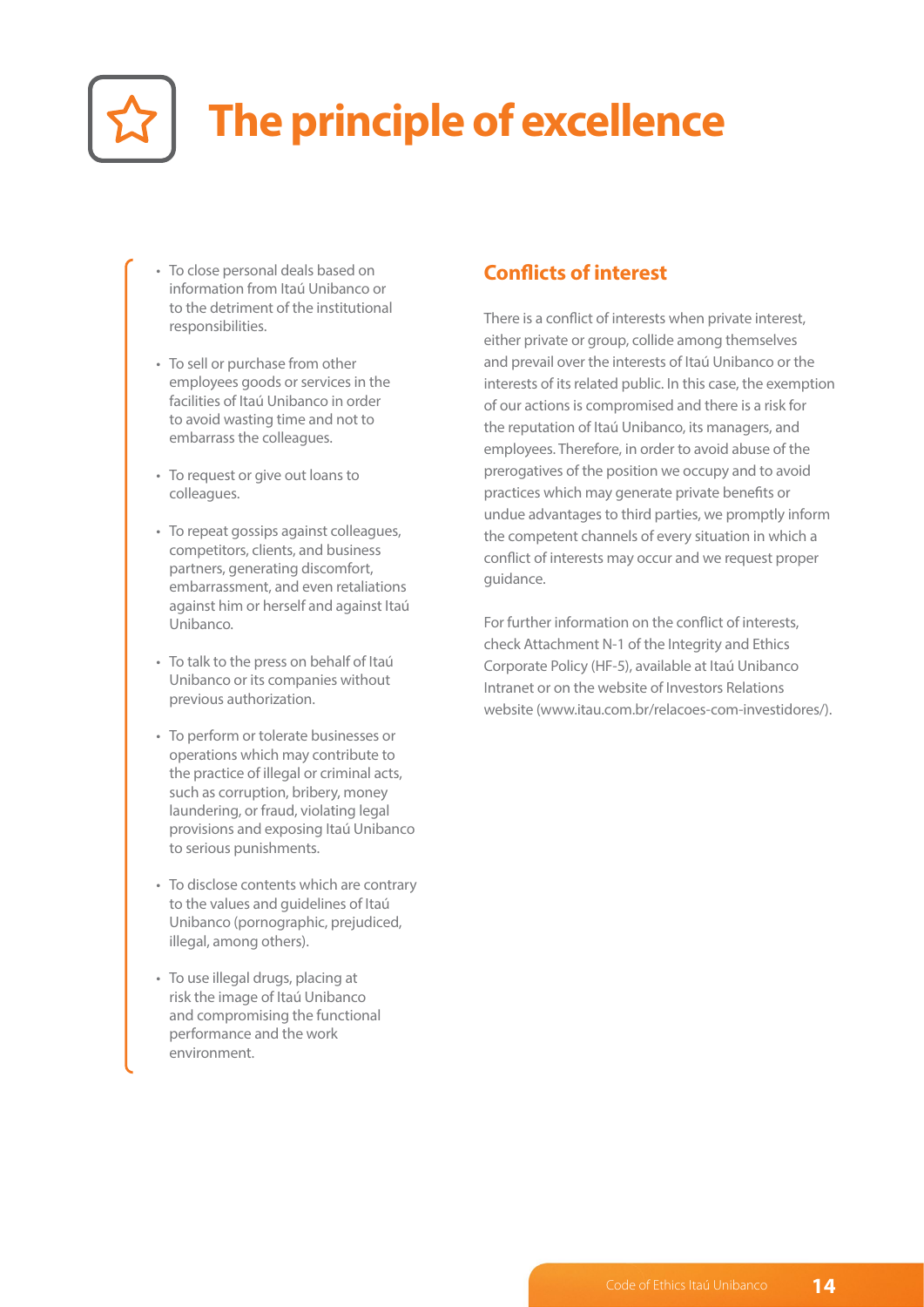

#### **Information and know-how**

The way in which we use the available information and the know-how (knowledge, techniques, technologies, methods, systems, software, among others) may generate positive or negative results, for this use has an impact on the businesses and on the reputation of the people. Therefore, the secrecy of the non-public information (restricted, confidential and internal) is very important both professionally and personally. In this regard:



#### **It is necessary**

- To use our information and knowledge to the benefit of Itaú Unibanco and, when applicable, in favor of our related public.
- To respect the privacy of the clients and suppliers and other public to which we relate, keeping the confidentiality of their records, information, operations, and engaged services, under penalty of risking the trust achieved.
- To protect and prevent the disclosure of any document or information which may cause discomfort or damage to people or companies. To make sure that nonpublic information circulates only within authorized areas.
- To request authorization from an officer before using non-public information or know-how in external activities or publications, such as classes, congresses, speeches, academic works, books, magazines, and social media (social networks, sharing of videos or photos, blogs, and microblogs), once such disclosure or adulteration may cause financial losses, favor the competition, or generate negative impacts on the businesses or the image of Itaú Unibanco.



- To take advantage of the non-public information for private purposes or to transmit it to third parties without the previous authorization of the owners of the information, for this may damage Itaú Unibanco and its related public.
- To take with him or herself information, processes, methodologies, software, among others, of Itaú Unibanco, even if they have been developed by the employee in his or her work environment, for this is a violation of intellectual property.
- To disclose in social networks information belonging to Itaú Unibanco, as well as to divulge gossips or damage the image of managers, employees, or the organization.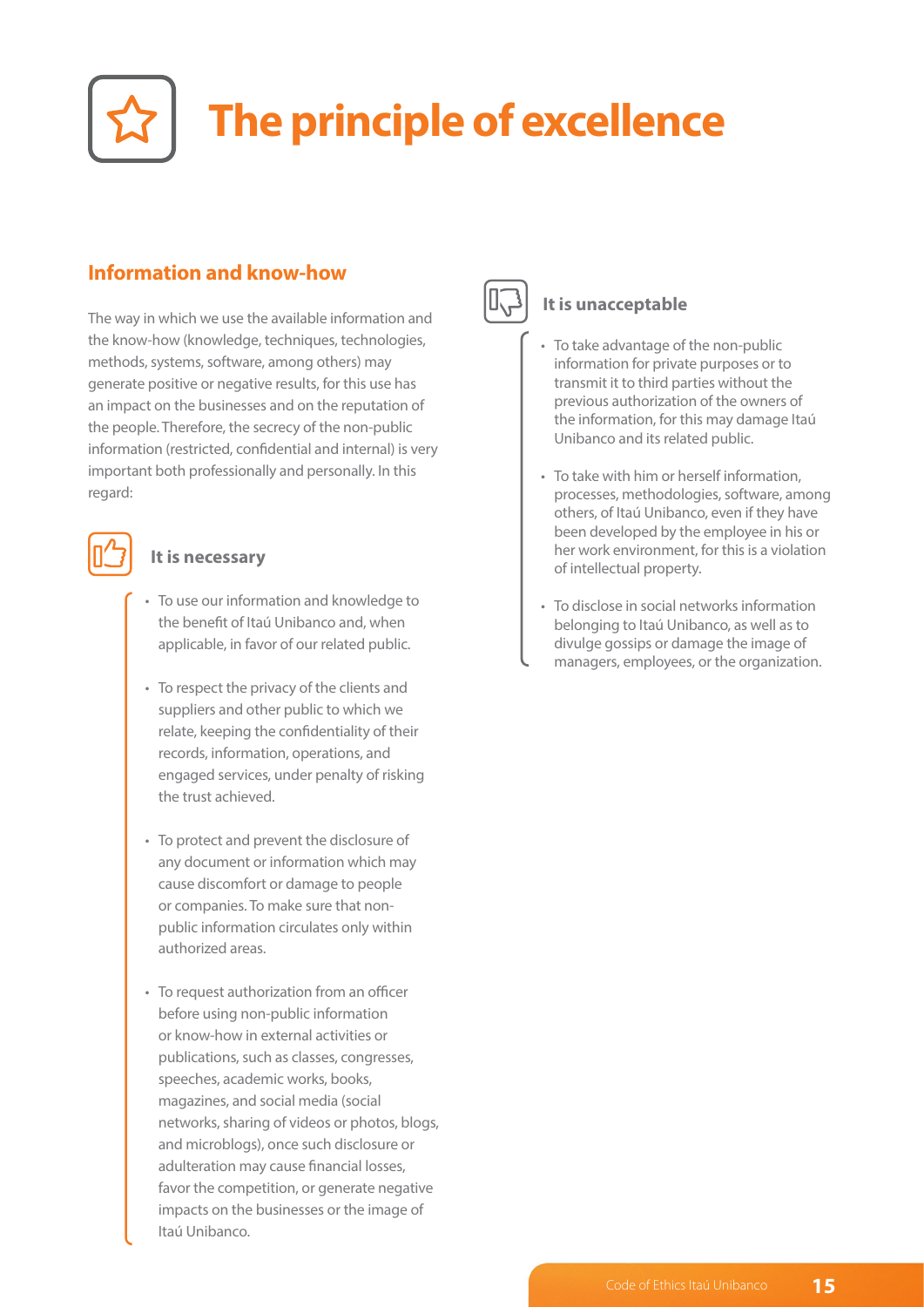

#### **Family relations and friendship**

Indications and hiring of relatives, spouses, and cohabitants are allowed, but if such results in real or presumed conflicts of interest, they must be assessed by the management and by the Ethics Consultancy.

Within this group of relations are spouses, blood relations, in-laws, adopted children, ascending line (parents, grandparents), descending line (children, grandchildren) or side lines (brothers and sisters in-law, cousins, nephews and nieces, sons and daughters inlaw, etc.); also including cohabitants and boyfriends or girlfriends. Therefore:



#### **It is necessary**

• To inform the direct manager and the one in charge of the hiring (internal or external) if the intention is to indicate a relative or close friend, for the verification of the existence of some impediment.



#### **It is unacceptable**

- The existence of conflicts of interests or the practice of partiality resulting from family relation or friendship of managers and employees.
- In the branches, the existence of family relation or friendship in the same branch or in similar physical locations (eg: platforms, centers).

Note: In Brazil the family relations and the friendship must be recorded on the Itaú Unibanco Intranet.

#### **External activities and personal relations with clients, suppliers, and commercial partners**

Any relations maintained by the managers and employees with other companies may enable the occurrence of partiality, which may damage images or destroy reputations. In view of that:



#### **It is necessary**

- To inform the direct manager of the intention of taking on activities in other organizations and waitfor his or her opinion based on the Integrity and Ethics Corporate Policy (HF-5).
- To request guidance from the Ethics Consultancy before organizing an association with professionals, companies, and managers of companies which are clients, suppliers, or commercial partners of Itaú Unibanco, so that the implications may be duly assessed.
- To seek the guidance of the press assistance before participating in interviews and programs related to the activities performed at Itaú Unibanco, with the purpose of avoiding any misunderstanding.

#### **It is unacceptable**

• To hire suppliers, service providers, or commercial partners who have a relation with managers or employees (eg: family relations, interest in companies, etc.) so as to generate conflicts of interests.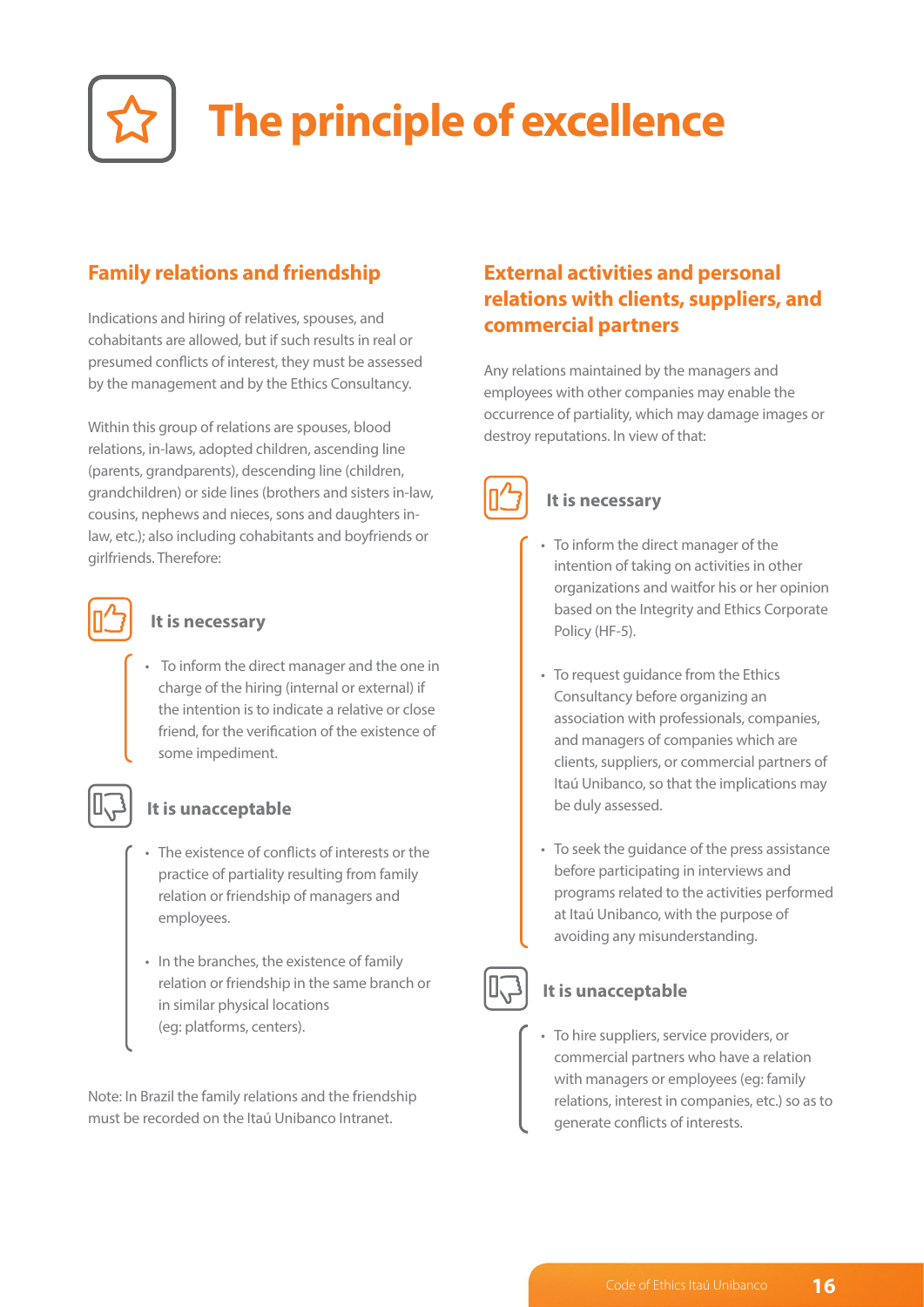

- To conduct private businesses or organize associations with professionals or companies which are clients, suppliers, commercial partners, or which maintain any kind of relationship with Itaú Unibanco, whose interaction may imply conflict of interests, without the previous consultation with the Ethics Consultancy and without following the corporate guidelines, once the relation may raise questioning.
- To work for other organizations as manager, employee, service provider, consultant or advisor, member, managing officer, or member-investor, whose activities are somehow in conflict with the activities performed by Itaú Unibanco, due to their nature, to the time spent on them, insofar as such situation creates dilemmas and may subtract part of the attention of the employee.

#### **Gifts and contributions**

External relationships or commercial customary practices may be labeled nowadays as attempts of allurement or as forms of influencing decision makers, both commercially and politically. For example, we may mention: invitations for meals, gifts, offer of bonuses, prizes, discounts in personal transactions, business or leisure trips, sporting events, shows, cultural performances, favors of any kind.

These advantages, with the justification of creating relations among the parties or of narrowing functional relations, may be easily mistaken with the processes which aim at breaking rules or may be interpreted as illegal means of facilitating businesses. In view of such touchy issue:



#### **It is necessary**

- To prohibit the receipt and the offer of such schemes which, directly or indirectly, may induce relations or commitments which damage the honesty of the businesses, unless such market practices require the exchange of courtesies and, within the limits established by the corporate rules regarding the issue, such actions are authorized.
- To make contributions in the name of Itaú Unibanco (sponsorships or donations), in conformity with the corporate rules which govern the issue, especially in relation to the public sector.

- To suggest, offer, give, promise, or receive gifts, contributions, and favors of any nature to public officials and to companies of the public and private sectors, third sector or members of political parties, as well as governmental agencies, in exchange or as facilitation of businesses, operations, or activities of Itaú Unibanco or aiming at receiving undue advantages to him or herself or third parties.
- To offer or receive gifts and contributions of any nature or value, even if just small prizes, in order to avoid suspicions, being a manager or employee of the Procurement Department of Itaú Unibanco, so as to avoid any conflict of interests.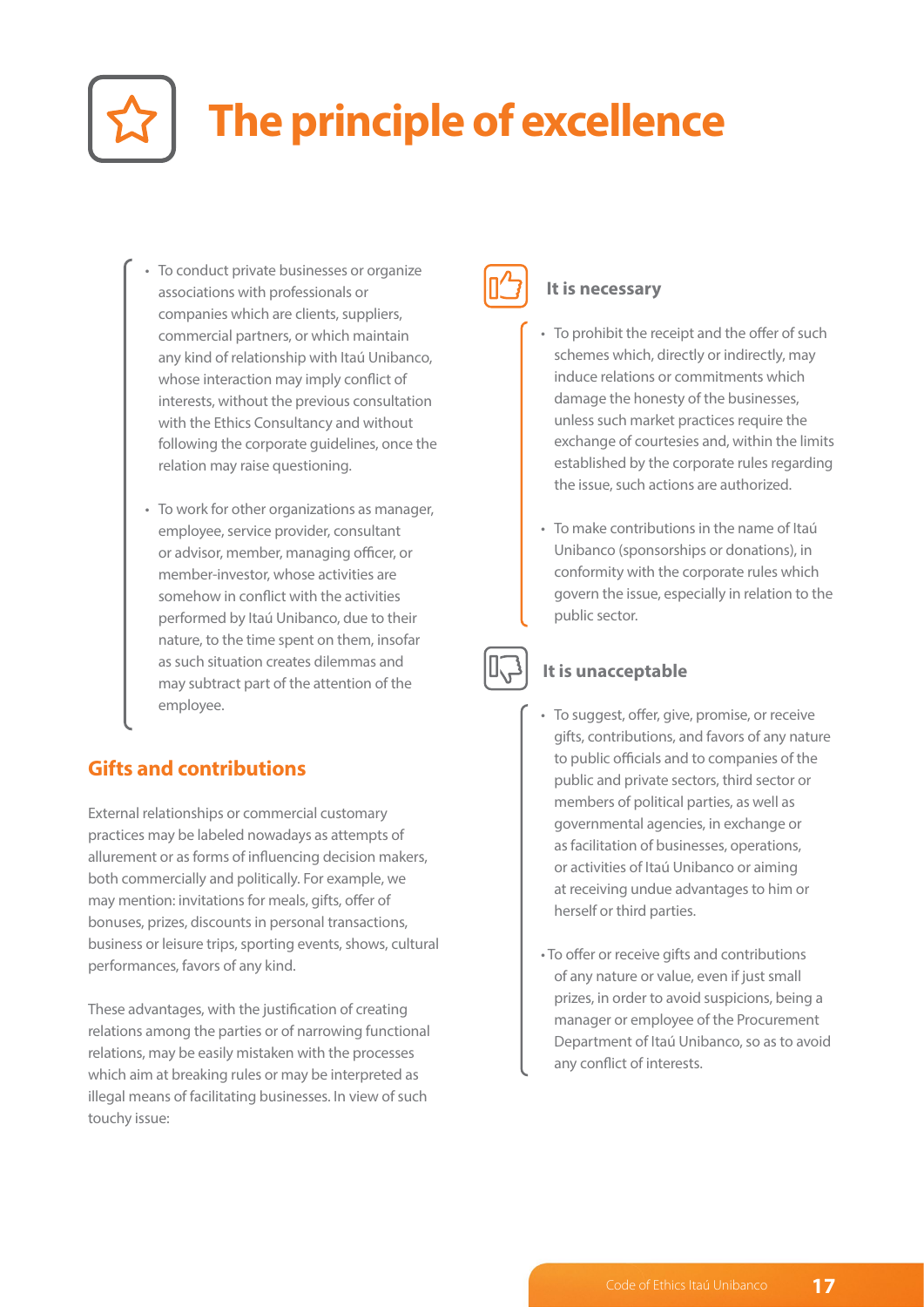### **Comprehensiveness and management of the Code of Ethics**

The Code of Ethics of Itaú Unibanco is a public document. It has been approved by the Board of Directors of Itaú Unibanco Holding S.A. and indistinctively applies to all managers and employees of the Conglomerate Itaú Unibanco, in Brazil and abroad.

The Integrity and Ethics Committees monitor the guidelines of the Code of Ethics of Itaú Unibanco and of the Integrity and Ethics Corporate Policy (HF-5) by means of the actions of the Integrity and Ethics Corporate Program.

The Audit Committee monitors the Integrity and Ethics Corporate Program.

The Integrity and Ethics Corporate Program is the set of guidelines and processes which aim to assure the compliance to the Code of Ethics and to the principles and values of the Conglomerate Itaú Unibanco.

The Integrity and Ethics Corporate Policy (HF-5) thoroughly describes the Integrity and Ethics Corporate Program and the guidelines related to the conflicts of interests.

Rules which are more restrictive than this Code of Ethics may be adopted by the areas or companies which are part of the Conglomerate Itaú Unibanco.

Every manager and employee of the Conglomerate Itaú Unibanco must proceed to the electronic annual adhesion (or by another means available in the company he or she works for) to the Term of Awareness and Adhesion to the Integrity Corporate Policies.

#### **Doubts and exceptions**

The doubts and evaluations of exceptions related to the issues of this Code of Ethics and of the Integrity and Ethics Corporate Policy (HF-5) must be forwarded to the e-mail key:

- Companies in Brazil: Ethics Consultancy (e-mail key: COMITE DE INTEGRIDADE E ETICA / comitedeintegridadeeetica@correio.itau.com.br).
- International Units: local channels available in the appendix of the Code of Ethics of each unit.

#### **Channels of guidance and notification**

The commitment of each one of us to the guidelines prescribed in this Code is the effective key to the solidity and perpetuity of Itaú Unibanco. This means that, if we are faced with a fact or suspicion of violation of a guideline, law, regulation, or rule, it is up to us to promptly inform the channels of such fact according to the following conditions:

- The secrecy of the inquiry will be rigorously maintained;
- The anonymous nature will be ensured to whoever wishes so;
- The inquiry will be conducted with impartiality and independence;
- Information or accusation without a consistent reasoning will be disregarded;
- Malicious information or accusations, aiming at damaging someone, will be subject to disciplinary measures;
- Disciplinary measures are prescribed for any attempt of retaliation.